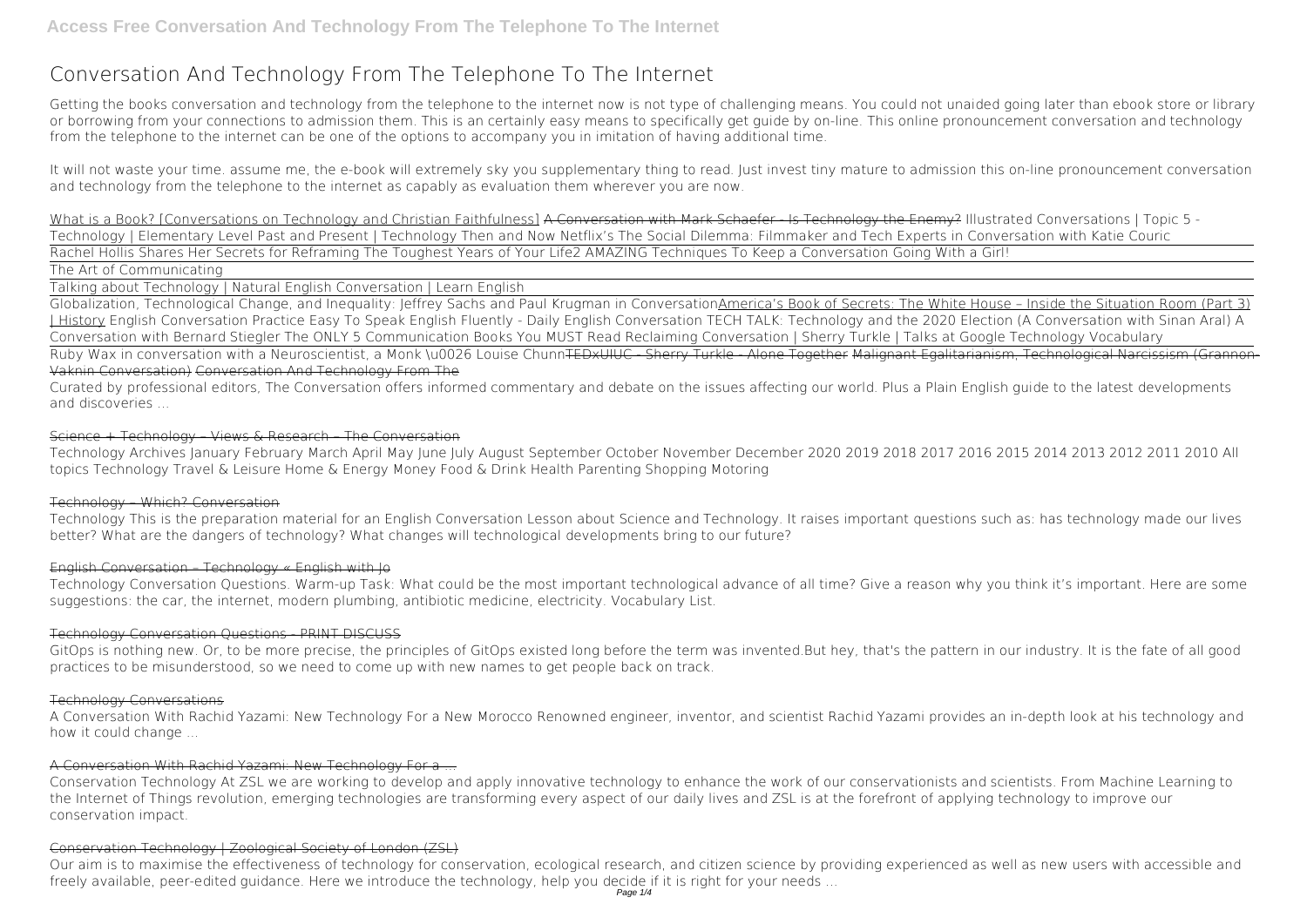# Conservation Technology | WWF

ESL Role Plays: Check out role play book specifically designed for ESL / EFL classes. It's packed with 50 role plays and is perfect for small or large classes. Pick it up and use one of the role plays in your next class.

#### ESL Conversation Questions - Technology

In this article author gives insight into how technology distracts people without considering what price they are paying and persuades how technology has a huge effect on people's conversation. Sherry Turkle, a psychologist and professor of the social studies and technology at the Massachusetts institute, wrote the article "The Flight from Conversation".

Friday 6 September 2019 - University of Nottingham. A one-day conference exploring conservation and technology for all wildlife (not just bats!) The conference brought together wildlife conservationists, ecological consultants, researchers and technology experts to network and share their knowledge, products and techniques.

# Conservation and Technology Conference - Conferences -

### Technology And Conversation : Technology - 971 Words ...

Wildlife conservation is an exciting field of study that has important implications for the way in which we manage our world. With an increasing global population, conserving our wildlife becomes more complicated and conservationists are increasingly using technology such as UAVs to help them with their efforts.

The research within the department covers a wide variety of topics and disciplines within the field of the conservation of easel paintings including technical art history, conservation science and the development of conservation treatments.. Apart from the research undertaken by members of staff there are three research fellows, one post-doctoral researcher and five PhD students.

#### Conservation and Technology - The Courtauld Institute of Art

#### MSc Wildlife Conservation Technology | Postgraduate course ...

Pris: 289 kr. E-bok, 2013. Laddas ned direkt. Köp Conversation and Technology av Hutchby Ian Hutchby på Bokus.com.

# Conversation and Technology E-bok Hutchby Ian Hutchby ...

We live in a world where social interaction is increasingly mediated by technological devices. In this book, Ian Hutchby explores the impact these technologies have on our attempts to communicate. Focusing on four examples - telephones, computerized expert systems at work, speech-based systems dealing with enquiries from the public, and multi-user spaces on the Internet - Hutchby asks: are we increasingly technologized conversationalists, or is technology increasingly conversationalized? Conversation and Technology draws on recent theory and empirical research in conversation analysis, ethnomethodology and the social construction of technology. In novel contributions to each of these areas, Hutchby argues that the ways in which we interact can be profoundly shaped by technological media, while at the same time we ourselves are shapers of both the cultural and interactional properties of these technologies. The book begins by examining a variety of theoretical perspectives on this issue. Hutchby offers a critical appraisal of recent sociological thinking,

Sinch AB (publ), a global leader in cloud communications for mobile customer engagement, today announced Conversation API, a robust omnichannel communication product that empowers businesses and technology platforms to seamlessly engage with consumers in any part of the world. Conversation API leads to improved business outcomes such as increased customer acquisition rates, enhanced customer experience and lower churn rates.

# $Sinch:$  announces Conversation API enabling businesses and  $-$

Curated by professional editors, The Conversation offers informed commentary and debate on the issues affecting our world. Plus a Plain English guide to the latest developments and discoveries ...

# The Conversation: In-depth analysis, research, news and ...

Conservation culturomics focuses on the study of human-nature interactions through the analysis of digital data, and it has found important application in conservation science. iEcology is focused ...

# Emerging digital tools for marine and freshwater conservation

Integrating Conversation API is a one-time effort that saves businesses and technology partners time and development cost of working with each channel separately. With Conversation API, companies are sure to adhere to channel-specific regulations and country-specific compliance in the areas of consumer privacy and engagement criteria.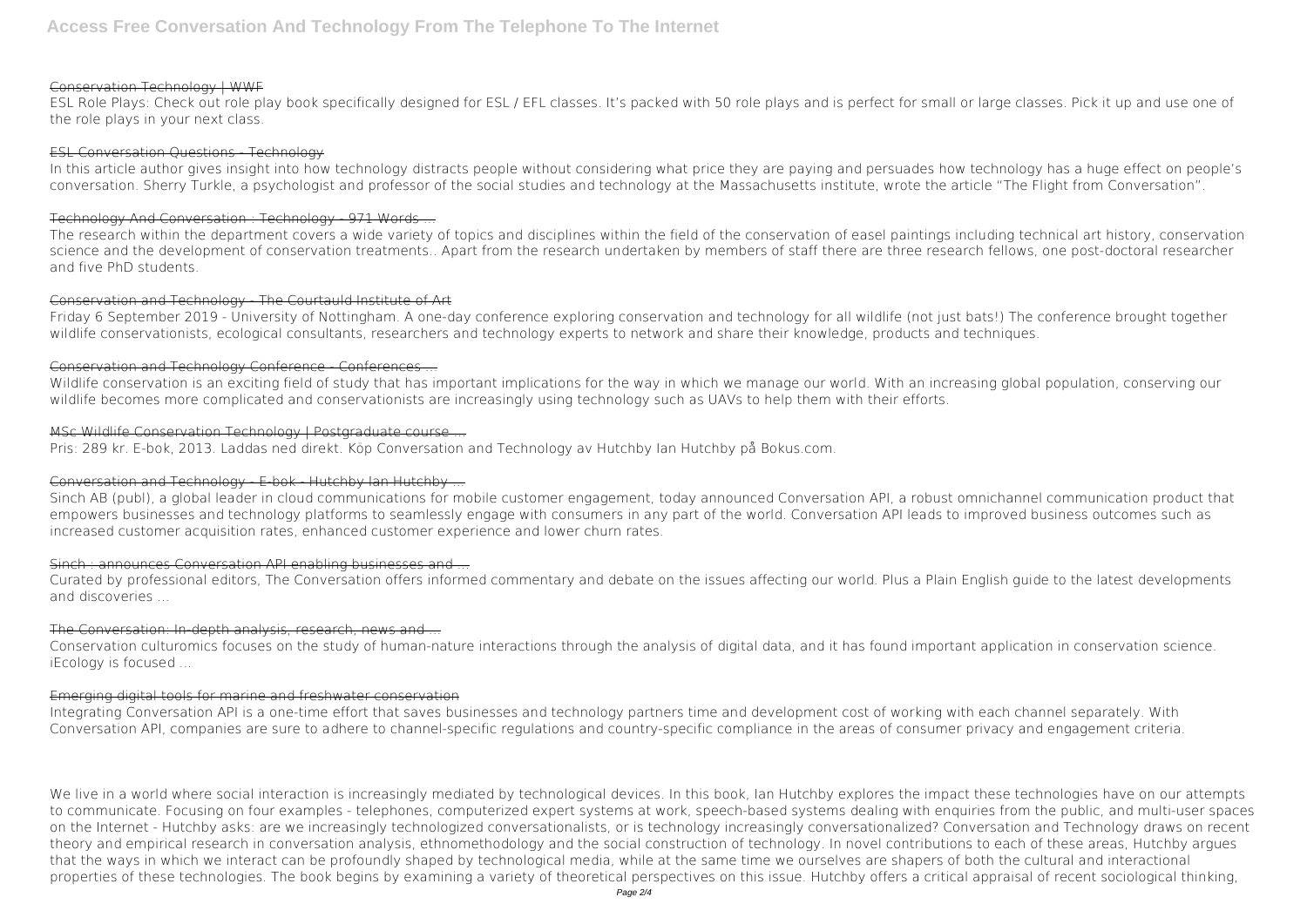# **Access Free Conversation And Technology From The Telephone To The Internet**

which has tended to over-estimate society's influence on technological development. Instead he calls for a new appreciation of the relationship between human communication and technology. Using a range of case studies to illustrate his argument, Hutchby explores the multiplicity of ways in which technology affects our ordinary conversational practices. Readers in areas as diverse as sociology, communication studies, psychology, computer science and management studies will find much of interest in this account of the human and communicative properties of various forms of modern communication technology.

"In a time in which the ways we communicate and connect are constantly changing, and not always for the better, Sherry Turkle provides a much needed voice of caution and reason to help explain what the f\*\*\* is going on." —Aziz Ansari, author of Modern Romance Renowned media scholar Sherry Turkle investigates how a flight from conversation undermines our relationships, creativity, and productivity—and why reclaiming face-to-face conversation can help us regain lost ground. We live in a technological universe in which we are always communicating. And yet we have sacrificed conversation for mere connection. Preeminent author and researcher Sherry Turkle has been studying digital culture for over thirty years. Long an enthusiast for its possibilities, here she investigates a troubling consequence: at work, at home, in politics, and in love, we find ways around conversation, tempted by the possibilities of a text or an email in which we don't have to look, listen, or reveal ourselves. We develop a taste for what mere connection offers. The dinner table falls silent as children compete with phones for their parents' attention. Friends learn strategies to keep conversations going when only a few people are looking up from their phones. At work, we retreat to our screens although it is conversation at the water cooler that increases not only productivity but commitment to work. Online, we only want to share opinions that our followers will agree with – a politics that shies away from the real conflicts and solutions of the public square. The case for conversation begins with the necessary conversations of solitude and self-reflection. They are endangered: these days, always connected, we see loneliness as a problem that technology should solve. Afraid of being alone, we rely on other people to give us a sense of ourselves, and our capacity for empathy and relationship suffers. We see the costs of the flight from conversation everywhere: conversation is the cornerstone for democracy and in business it is good for the bottom line. In the private sphere, it builds empathy, friendship, love, learning, and productivity. But there is good news: we are resilient. Conversation cures. Based on five years of research and interviews in homes, schools, and the workplace, Turkle argues that we have come to a better understanding of where our technology can and cannot take us and that the time is right to reclaim conversation. The most human—and humanizing—thing that we do. The virtues of person-to-person conversation are timeless, and our most basic technology, talk, responds to our modern challenges. We have everything we need to start, we have each other. Turkle's latest book, The Empathy Diaries (3/2/21) is available now.

In the past few years a branch of sociology, conversation analysis, has begun to have a significant impact on the design of human\*b1computer interaction (HCI). The investigation of human\*b1human dialogue has emerged as a fruitful foundation for interactive system design.\*\*\*\*This book includes eleven original chapters by leading researchers who are applying conversation analysis to HCI. The fundamentals of conversation analysis are outlined, a number of systems are described, and a critical view of their value for HCI is offered.\*\*\*\*Computers and Conversation will be of interest to all concerned with HCI issues--from the advanced student to the professional computer scientist involved in the design and specification of interactive systems.

Privacy and Technologies of Identity: A Cross-Disciplinary Conversation provides an overview of ways in which technological changes raise privacy concerns. It then addresses four major areas of technology: RFID and location tracking technology; biometric technology, data mining; and issues with anonymity and authentication of identity. Many of the chapters are written with the non-specialist in mind, seeking to educate a diverse audience on the "basics" of the technology and the law and to point out the promise and perils of each technology for privacy. The material in this book provides an interface between legal and policy approaches to privacy and technologies that either threaten or enhance privacy. This book grew out of the Fall 2004 CIPLIT(r) Symposium on Privacy and Identity: The Promise and Perils of a Technological Age, co-sponsored by DePaul University's College of Law and School of Computer Science, Telecommunications and Information Systems. The Symposium brought together leading researchers in advanced technology and leading thinkers from the law and policy arenas, many of whom have contributed chapters to the book. Like the Symposium, the book seeks to contribute to a conversation among technologists, lawyers, and policymakers about how best to handle the challenges to privacy that arise from recent technological advances.

This book is about the implications of constructivism for instructional design practices, and more importantly, it is about a dialogue between instructional developers and learning theorists. Working with colleagues in each discipline, the editors were amazed to find a general lack of familiarity with each others' work. From an instructional design perspective, it seems that the practice of instructional design must be based on some conception of how people learn and what it means to learn. From a learning theory perspective, it seems obvious that the value of learning theory rests in the ability to predict the impact of alternative learning environments or instructional practices on what is learned. Thus the interchange of ideas between these disciplines is essential. As a consequence of both the information rich environment and the technological capability, business is seen moving away from a fixed curriculum and toward providing information and instruction when it is needed. These changes bring about a window of opportunity establishing a dialogue that will provide for a richer understanding of learning and the instructional environment required to achieve that learning. The editors hope that this book is the beginning of the conversation and that it will serve to spur continued conversation between those involved in learning theory and those involved in the design of instruction.

"Savvy and insightful." --New York Times Technology has become the architect of our intimacies. Online, we fall prey to the illusion of companionship, gathering thousands of Twitter and Facebook friends, and confusing tweets and wall posts with authentic communication. But this relentless connection leads to a deep solitude. MIT professor Sherry Turkle argues